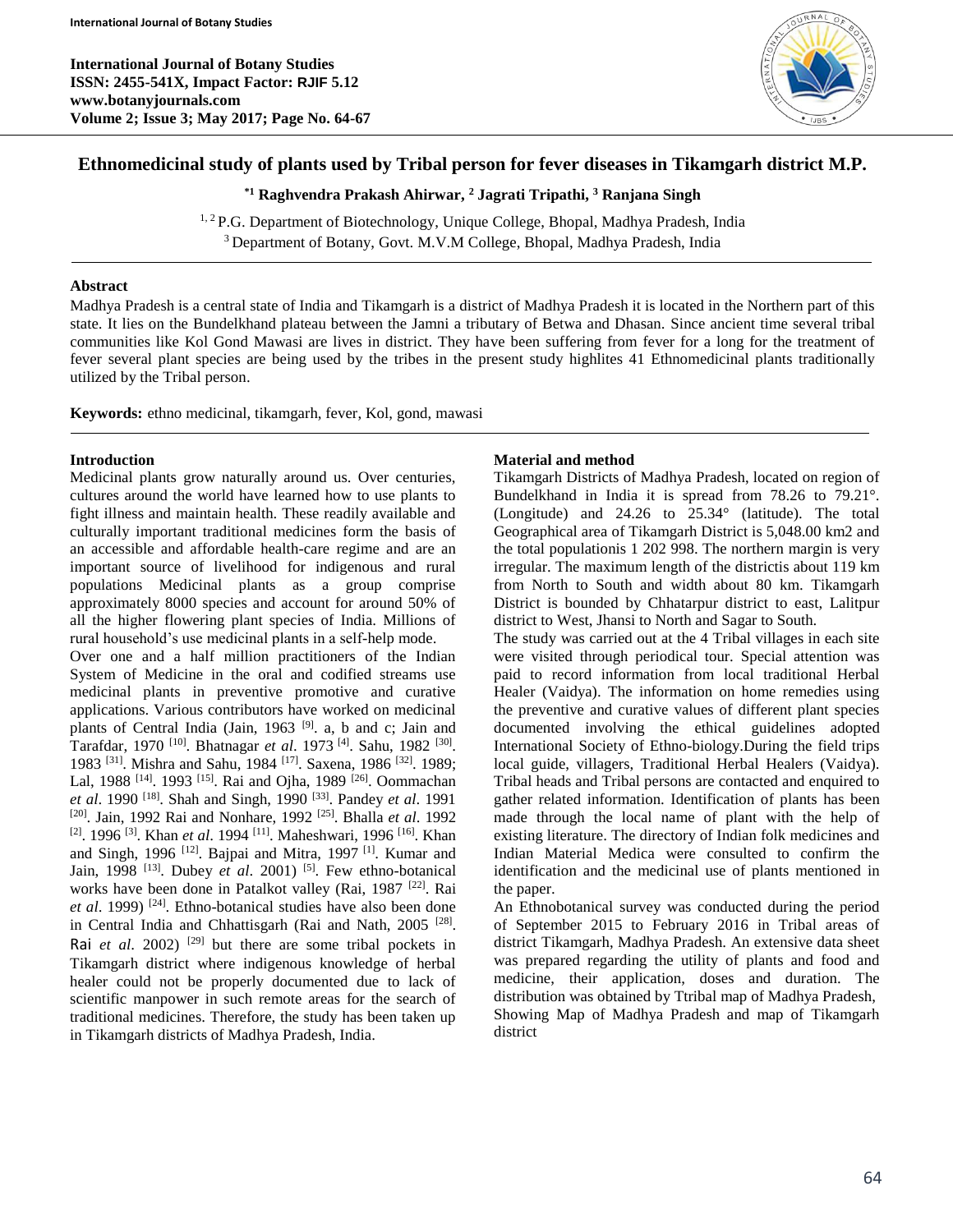



## **Result and discussion**

Surveys in tribal villages of four Tribal Village of Tikamgarh has been conducted. The details are as follows The enumeration of 41 medicinal plants being used by the traditional herbal healers (Vaidya,Ojhas, Guniyas) have been documented from Tikamgarh district. The Tribal uses different parts of plants which are locally available, incurring various types of diseases like Diarrhoea, Dysentery, Fever, Cough, Jaundice, Asthma, Skin disease, Piles etc. In case of

fever village people contact their local medicine practitioner to whom they call Vaidya (Traditional Herbal healer). The traditional herbal healing properties contain much medicine for a single ailment out of the various medicines one is selected by the Herbal Healer for curing a Out of 41 plant species, 16species of herbaceous plants, 6 species of shrubs, 23 species of trees and 4 species of climbers and 1species under shrub and 2 species of grass are used in preparation of traditional medicines.

|  | Table 1: Ethnomeditional survey of medicinal plants of Tikamgarh |  |  |  |
|--|------------------------------------------------------------------|--|--|--|
|  |                                                                  |  |  |  |

| S.No.          | <b>Botanical name</b>                | Local name              | <b>Family name</b> |         | Habit   Part used        | Mode of administration                                                                                                                 |
|----------------|--------------------------------------|-------------------------|--------------------|---------|--------------------------|----------------------------------------------------------------------------------------------------------------------------------------|
| 1              | Acacia leucophloea Willd.            | Reunja/Safed<br>Kikar   | Fabaceae           | tree    | <b>Bark</b>              | Bark of plant is used in fever                                                                                                         |
| 2              | Achyranthes aspera Linn.             | Latjeera/<br>Addhajhara | Amaranthaceae      | Herb    | Root                     | Root decoction is applied for treatment of fever                                                                                       |
| 3              | Acorus calamus L.                    | Vasa Bach               | Acoraceae          | Herb    | Root                     | Root juice is given orally in fever                                                                                                    |
| 4              | Adhatoda vasica Nees.                | Adusa                   | Acanthaceae        | Shrub   | Leaves                   | Leaves are boiled with water and extract is used<br>twice a days in fever                                                              |
| 5              | Aegle marmelos<br>Linn.              | Bel                     | Rutaceae           | Tree    | Roots<br>bark            | Root bark is very effective in fever<br>Root juice is given orally in fever                                                            |
| 6              | Aloe barbadenis Mill.                | Gwarpatta               | Liliaceae          | Herb    | Leaves                   | Fresh juice is useful in fever                                                                                                         |
| $\overline{7}$ | Amaranthus spinosus<br>Sus.L         | Katelichaulai           | Amaranthaceae      | Herb    | Leaf                     | Leaves are boiled for making bhaji (local food<br>item) which is usedful for fever                                                     |
| 8              | Andrographis paniculata<br>Wall.Nees | Kalmegh                 | Acanthaceae        | Herb    | Whole<br>plant<br>Leaves | Decoction of whole plant is given twice a days in<br>fever<br>Leaves are pounded with mixed mustard oil is very<br>effective for fever |
| 9              | Anogeissus latifolia Roxb.           | Ghawa                   | Combretaceae       | Tree    | Root                     | Decoction of root is used in fever                                                                                                     |
| 10             | Aristolochia indica<br>L.            | Kaligulisar             | Aristolochiaceae   | Herb    | Leaves                   | Leaf decoction with mixed black pepper is applied in<br>fever                                                                          |
| 11             | Artemisia indica                     |                         | Asteraceae         | Herb    | Tender<br>shoot          | Powder of dried tender shoot is given orally in fever                                                                                  |
| 12             | Asparagus racemosus<br>Willd.        | Satawar                 | Asparagaceae       | Climber | Root                     | Decoction of root is applied for high fever                                                                                            |
| 13             | Azadirachta indica A.Juss.           | Neem                    | Meliaceae          | Tree    | Stem bark                | Decoction of stem bark is given orally twice a day<br>for the treatment of fever                                                       |
| 14             | Boswellia serrata Roxb.              | Salai                   | <b>Burseraceae</b> | Tree    | Flower                   | Flower are dried than made a powder and given<br>orally in fever                                                                       |
| 15             | Carissa spinarum A.Dc.               | Karonda                 | Apocynaceae        | Shrub   | Fruit                    | Fruit are used in fever                                                                                                                |
| 16             | Cassia fistula Linn.                 | <b>Amaltas</b>          | Caesalpiniaceae    | Tree    | Root bark                | Extract of root bark is used for fever                                                                                                 |
| 17             | Cassia tora Linn.                    | Punwar                  | Caesalpiniaceae    | Herb    | Root                     | Decoction of root is given orally in fever                                                                                             |
| 18             | Cuscuta reflexa Roxb.                | Amarbel                 | Convolvulaceae     | Climber | Entire<br>plant          | Plant juice are given orally in fever                                                                                                  |
| 19             | Cyperus rotundus<br>Linn.            | Nagarmoth               | Cyperaceae         | Grass   | Roots                    | Decoction of root are useful in fever                                                                                                  |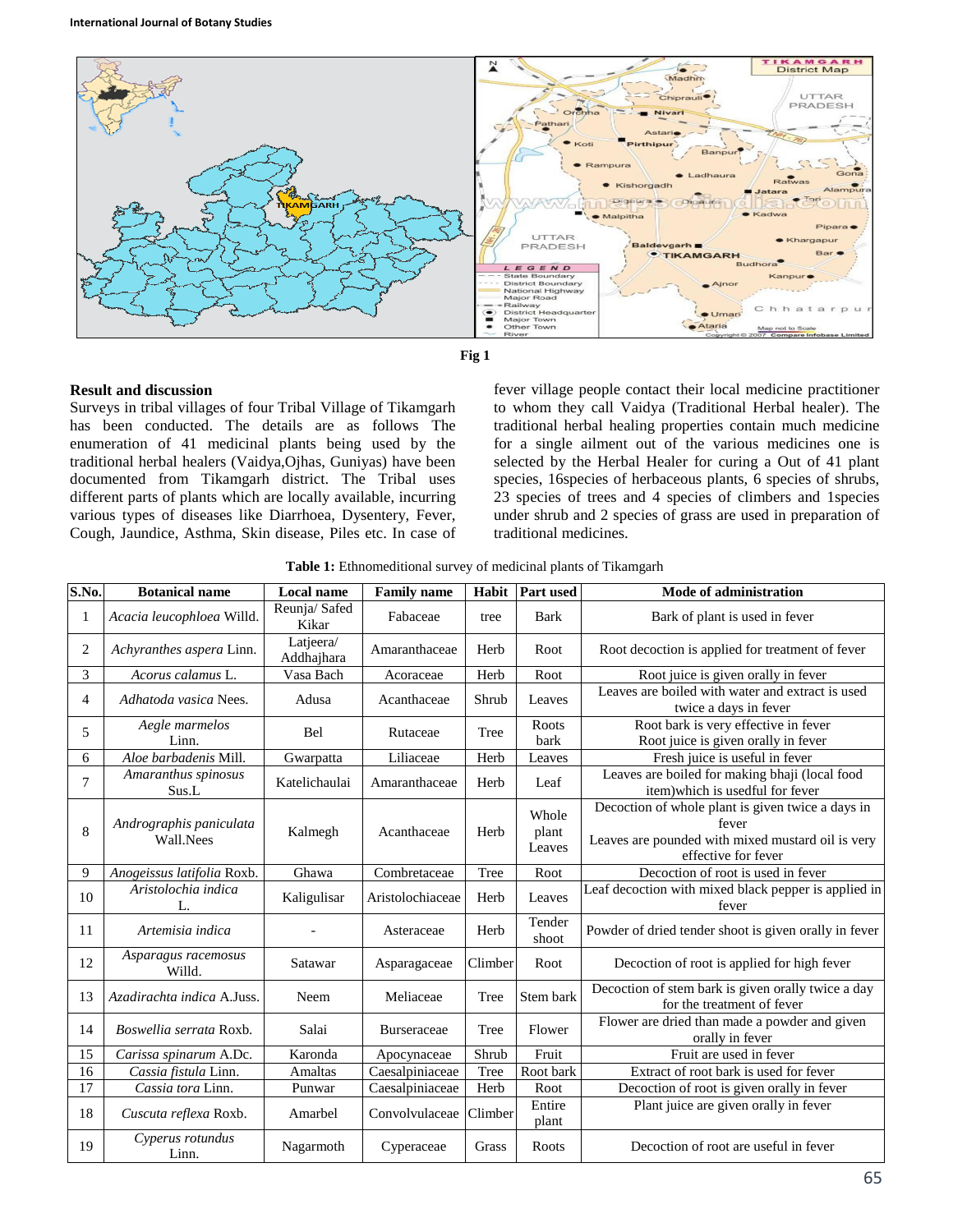| 20 | Delonix regia<br>Linn.                          | Gulmohar      | Fabaceae                | Tree  | <b>Bark</b>          | Bark extract mixed with black pepper and garlic                                                                                                 |
|----|-------------------------------------------------|---------------|-------------------------|-------|----------------------|-------------------------------------------------------------------------------------------------------------------------------------------------|
| 21 | Eclipta prostrate<br>Linn.                      | Bhringraj     | Asteraceae              | Herb  | Leaves               | Leaves are chewed orally for the treatment of fever                                                                                             |
| 22 | Emblica officinalis L.                          | Amla          | Euphorbiaceae           | Tree  | Seed                 | Infusion of seed is given in fever                                                                                                              |
| 23 | Euphorbia hirta Linn.                           | Dudhi         | Euphorbiaceae           | Herb  | Whole<br>Plant       | Leaf juice are used in fever                                                                                                                    |
| 24 | Justicia zeylanica Medic.                       | Adusa         | Acanthaceae             | Shrub | Leaves               | Leaf of the plant is used in fever                                                                                                              |
| 25 | Madhuca indica J.F Gmel.                        | Mahua         | Sapotaceae              | Tree  | Flower               | About 100 g flower paste 250jaggery and 50 water is<br>mixed and given twice daily to cure cattle fever                                         |
| 26 | Melia azedarach L.                              | Bakin         | Meliaceae               | Tree  | Bark seed            | Bark decoction and seed powder is used in fever                                                                                                 |
| 27 | $\overline{N}$ yctanthes arbortristisl<br>Linn. | Harshingar    | Oleaceae                | Tree  | Leaves               | Leaves are very useful in fever                                                                                                                 |
| 28 | Ocimum sanctum Linn.                            | Tulsi         | Lamiaceae               | Herb  | Whole<br>plant       | Decoction of tulsi, black pepper, adarak mixed with<br>salt is good treatment for fever                                                         |
| 29 | Phyllanthus fraternusg<br>L.Webster.            | Bhumi Amala   | Phyllanthaceae          | Herb  | Leaves               | Leaves extract is also treated for fever                                                                                                        |
| 30 | Phyllanthus urinaria<br>L.                      | Hajarmani     | Phyllanthaceae          | Herb  | Whole<br>plant       | Plant is used in fever                                                                                                                          |
|    | Pithecolobiurn dulce Roxb.                      |               |                         |       |                      |                                                                                                                                                 |
| 31 | Benth.                                          | Jangal Jalebi | Mimosaceae              | Tree  | <b>Bark</b>          | Bark powder is taken orally for fever                                                                                                           |
| 32 | Psidium guajava L.                              | Bihi          | Myrtaceae               | Tree  | Leaves               | Decoction of fresh leaves is applied in fever                                                                                                   |
| 33 | Pterocarpus marsupium<br>Roxb.                  | Bija Sal      | Fabaceae                | Tree  | Gum                  | Gum is applied for the treatment of fever                                                                                                       |
| 34 | Solanum nigrum L.                               | Makoi         | Solanaceae              | Herb  | Whole<br>plant       | Decoction of whole plants is applied in fever<br>Plant juice is given orally in fever                                                           |
| 35 | Solanum virginianum<br>L.                       | Bhatakatari   | Solanaceae              | Herbs | Whole                | Decoction of whole plants is applied for pneumonic<br>fever                                                                                     |
| 36 | Terminalia arjuna Roxb.                         | Kuha          | Combretaceae            | Tree  | plant<br><b>Bark</b> | Decoction of bark is used in fever                                                                                                              |
| 37 | Terminalia chebula Retz.                        | Harr          | Combretaceae            | Tree  | Fruit                | Fruit are given orally in fever                                                                                                                 |
| 38 | Tinospora cordifolia L.                         | Gurbel        | Menispermiaceae Climber |       | Whole<br>plant       | Plant juice with mixed sugar is very effective in<br>fever<br>Decoction of pieces of stem mixed with leaves of<br>adhatoda is applied for fever |
| 39 | Vitex nigundo Linn.                             | Nigundi       | Verbenaceae             | Shrub | Roots                | Decoction of roots are very useful in fever                                                                                                     |
| 40 | Zingiber officinalis                            | Adrak         | Zingiberaceae           | Herb  | Rhizome              | Juice of rhizome is given in fever                                                                                                              |



**Fig 2:** Showing Habit pattern of plant



**Fig 3:** Showing Parts of medicinal plants used for fever